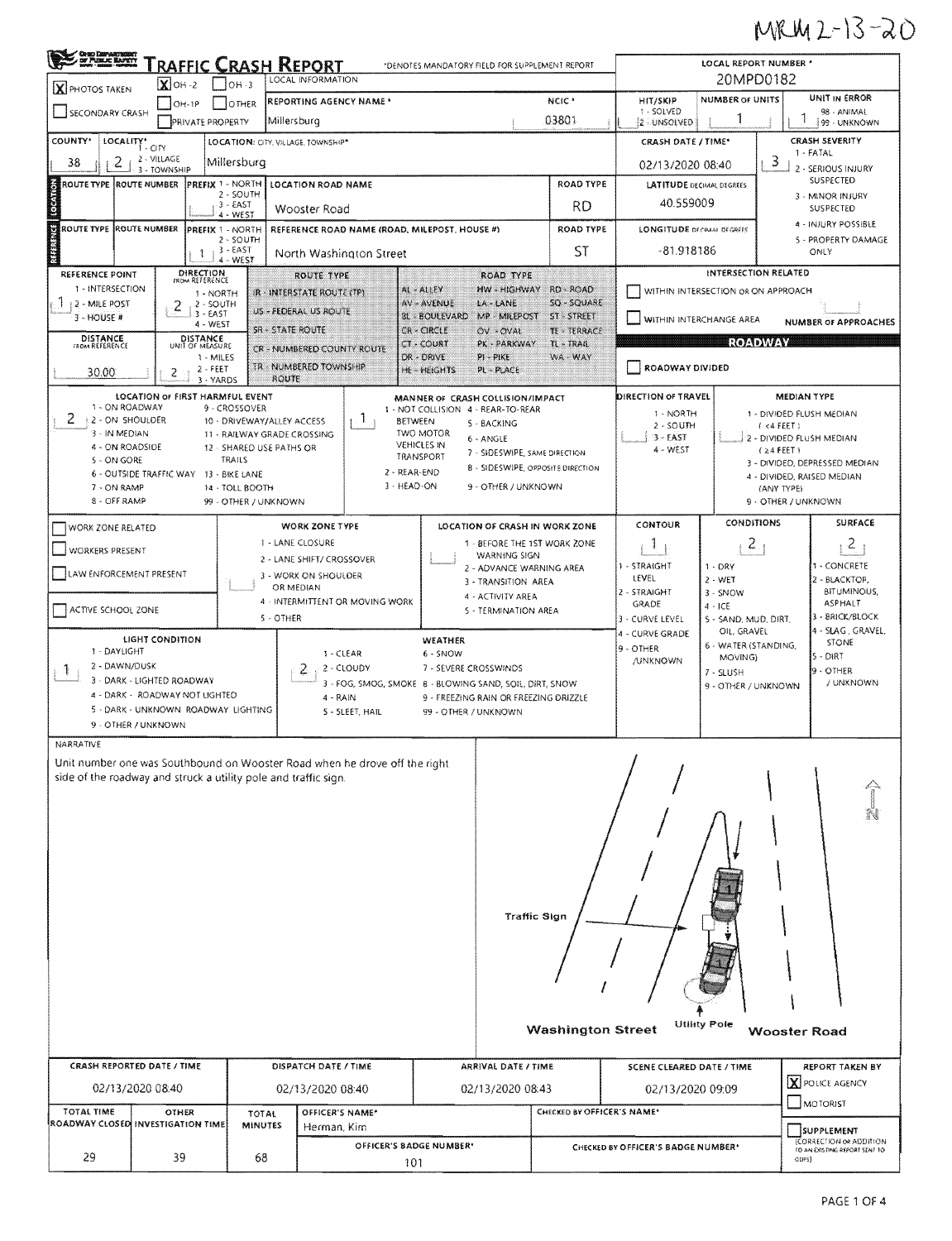|                                                                                                                                                        | LOCAL REPORT NUMBER                              |                                                   |                                                      |                                                |                                                                      |  |  |  |  |  |
|--------------------------------------------------------------------------------------------------------------------------------------------------------|--------------------------------------------------|---------------------------------------------------|------------------------------------------------------|------------------------------------------------|----------------------------------------------------------------------|--|--|--|--|--|
| NG DIKPANTHIKNY<br>! PVINJO BAZKYT                                                                                                                     | 20MPD0182                                        |                                                   |                                                      |                                                |                                                                      |  |  |  |  |  |
| OWNER NAME: LAST, FIRST, MIDDLE (C) SAME AS ORIVERY<br>UNIT#                                                                                           | OWNER PHONE:INCLUDE AREA CODE (E) SAME AS DRIVER | <b>DAMAGE</b>                                     |                                                      |                                                |                                                                      |  |  |  |  |  |
| 1<br>GROVE, RANDY, L                                                                                                                                   |                                                  | 330-465-9253                                      |                                                      | DAMAGE SCALE                                   |                                                                      |  |  |  |  |  |
| OWNER ADDRESS: STREET, CITY, STATE, 21P ( C) SAME AS ORIVERY                                                                                           |                                                  |                                                   | $1 - NONE$<br>4                                      | 3 - FUNCTIONAL DAMAGE                          |                                                                      |  |  |  |  |  |
| 335 FAIRLAWN, SMITHVILLE, OH, 44677                                                                                                                    |                                                  |                                                   |                                                      | 2 - MINOR DAMAGE                               | 4 - DISABLING DAMAGE<br>9 - UNKNOWN                                  |  |  |  |  |  |
| COMMERCIAL CARRIER: NAME, ADDRESS, CITY, STATE, 2IP                                                                                                    |                                                  |                                                   | COMMERCIAL CARRIER PHONE: INCLUDE AREA CODE          |                                                | DAMAGED AREA(S)                                                      |  |  |  |  |  |
| LP STATE   LICENSE PLATE #<br><b>VEHICLE IDENTIFICATION #</b>                                                                                          |                                                  | <b>VEHICLE YEAR</b>                               | <b>VEHICLE MAKE</b>                                  |                                                | INDICATE ALL THAT APPLY                                              |  |  |  |  |  |
| GYW4370<br>OН<br>1D8HN44E09B501927                                                                                                                     |                                                  | 2009                                              | <b>DODGE</b>                                         |                                                |                                                                      |  |  |  |  |  |
| INSURANCE COMPANY<br><b>INSURANCE POLICY #</b><br><b>X</b> INSURANCE                                                                                   |                                                  | COLOR                                             | <b>VEHICLE MODEL</b>                                 |                                                |                                                                      |  |  |  |  |  |
| <b>NATIONWIDE</b><br>9234J268814                                                                                                                       |                                                  | RED                                               | <b>GRAND CARAVAN</b>                                 |                                                |                                                                      |  |  |  |  |  |
| <b>TYPE OF USE</b><br>US DOT #<br>IN EMERGENCY                                                                                                         |                                                  | TOWED BY: COMPANY NAME<br><b>FINNEY'S TOWING</b>  |                                                      |                                                |                                                                      |  |  |  |  |  |
| COMMERCIAL<br><b>GOVERNMENT</b><br>RESPONSE<br>VEHICLE WEIGHT GVWR/GCWR                                                                                |                                                  | HAZARDOUS MATERIAL                                |                                                      |                                                |                                                                      |  |  |  |  |  |
| # OCCUPANTS<br>INTERLOCK<br>$1 - 510K$ LBS.<br>DEVICE<br>HIT/SKIP UNIT<br>2 - 10.001 - 26K LBS.                                                        |                                                  | MATERIAL<br>CLASS <sup>#</sup><br>RELEASED        | PLACARD ID #                                         |                                                |                                                                      |  |  |  |  |  |
| <b>EQUIPPED</b><br>$3 - 26K$ LBS.                                                                                                                      |                                                  | PLACARD                                           |                                                      |                                                |                                                                      |  |  |  |  |  |
| 12 - GOLF CART<br>1 - PASSENGER CAR<br>6 - VAN (9-15 SEATS)<br>2 - PASSENGER VAN<br>7 - MOTORCYCLE 2-WHEELED<br>13 - SNOWMOBILE                        | 18 - LIMO (LIVERY VEHICLE)                       |                                                   | 23 - PEDESTRIAN/SKATER<br>24 - WHEELCHAIR (ANY TYPE) |                                                |                                                                      |  |  |  |  |  |
| 2<br>(MINIVAN)<br>8 - MOTORCYCLE 3-WHEELED<br>14 - SINGLE UNIT                                                                                         | 20 - OTHER MEHICLE                               | 19 - BUS (16+ PASSENGERS)                         | 25 - OTHER NON-MOTORIST                              |                                                |                                                                      |  |  |  |  |  |
| 3 > SPORT UTILITY<br>TRUCK<br>9 - AUTOCYCLE<br>UNIT TYPE<br>VEHICLE<br>15 - SEMI-TRACTOR<br>10 - MOPED OR MOTORIZED                                    | 21 - HEAVY EQUIPMENT                             |                                                   | 26 - BICYCLE                                         |                                                |                                                                      |  |  |  |  |  |
| BICYCLE<br>16 - FARM EQUIPMENT<br>4 - PICK UP                                                                                                          |                                                  | 22 - ANIMAL WITH RIDER OR<br>ANIMAL-DRAWN VEHICLE | 27 - TRAIN<br>99 - UNKNOWN OR HIT/SKIP               |                                                |                                                                      |  |  |  |  |  |
| 5 - CARGO VAN<br>17 - MOTORHOME<br>11 - ALL TERRAIN VEHICLE<br>(ATV/UTV)                                                                               |                                                  |                                                   |                                                      |                                                |                                                                      |  |  |  |  |  |
| # OF TRAILING UNITS                                                                                                                                    |                                                  |                                                   |                                                      | 12                                             | 12                                                                   |  |  |  |  |  |
| <b>Mana</b><br>WAS VEHICLE OPERATING IN AUTONOMOUS<br>0 - NO AUTOMATION<br>MODE WHEN CRASH OCCURRED?<br>0                                              |                                                  | 3 - CONDITIONAL AUTOMATION 9 - UNKNOWN            |                                                      |                                                | 12                                                                   |  |  |  |  |  |
| 1 - DRIVER ASSISTANCE<br>2                                                                                                                             |                                                  | 4 - HIGH AUTOMATION                               |                                                      |                                                |                                                                      |  |  |  |  |  |
| 1 - YES 2 - NO 9 - OTHER / UNKNOWN<br>AUTONOMOUS 2 - PARTIAL AUTOMATION 5 - FULL AUTOMATION<br>MODE LEVEL                                              |                                                  |                                                   |                                                      |                                                |                                                                      |  |  |  |  |  |
| 1 - NONE<br>6 - BUS - CHARTER/TOUR<br>$11 - FIRE$                                                                                                      | 16 - FARM                                        |                                                   | 21 - MAIL CARRIER                                    |                                                |                                                                      |  |  |  |  |  |
| $2 - 1AX$<br>7 - 8US - INTERCITY<br>12 MILITARY<br>3 - ELECTRONIC RIDE<br><b>B-BUS-SHUTTLE</b><br><b>FE-POLICE</b>                                     |                                                  | 17 - MOWING<br>18 - SNOW REMOVAL                  | 99 - OTHER / UNKNOWN                                 |                                                |                                                                      |  |  |  |  |  |
| SHARING<br><b>SPECIAL</b><br>$9 - 8US - OTHER$<br>14 - PUBLIC UTILITY<br><b>FUNCTION 4 - SCHOOL TRANSPORT</b>                                          |                                                  | 19 - TOWING                                       |                                                      | 16                                             |                                                                      |  |  |  |  |  |
| 10 - AMBULANCE<br>15 - CONSTRUCTION EQUIP.<br>5 - BUS - TRANSIT/COMMUTER                                                                               |                                                  | 20 - SAFETY SERVICE<br>PATROL                     |                                                      |                                                | 12                                                                   |  |  |  |  |  |
| 1 - NO CARGO BODY TYPE<br>4 - LOGGING<br>7 - GRAIN/CHIPS/GRAVEL                                                                                        | 11 - DUMP                                        |                                                   | 99 - OTHER / UNKNOWN                                 |                                                |                                                                      |  |  |  |  |  |
| / NOT APPLICABLE<br>5 - INTERMODAL<br>$8 - POLE$<br>$2 - 8US$<br><b>CONTAINER CHASSIS</b>                                                              |                                                  | 12 - CONCRETE MIXER                               |                                                      |                                                |                                                                      |  |  |  |  |  |
| CARGO<br>9-CARGO TANK<br>3 - VEHICLE TOWING<br>6 - CARGOVAN<br>BODY<br>10 - FLAT BED                                                                   |                                                  | 13 - AUTO TRANSPORTER<br>14 - GARBAGE/REFUSE      |                                                      |                                                | -9<br>9<br>- 3                                                       |  |  |  |  |  |
| ANOTHER MOTOR VEHICLE<br>/ENCLOSED BOX<br><b>TYPE</b>                                                                                                  |                                                  |                                                   |                                                      |                                                | ω                                                                    |  |  |  |  |  |
| 1 - TURN SIGNALS<br>4 - BRAKES<br>7 - WORN OR SLICK TIRES<br>2 - HEAD LAMPS<br>S - STEERING<br><b>8 - TRAILER EQUIPMENT</b>                            |                                                  | 9 - MOTOR TROUBLE<br>10 - DISABLED FROM PRIOR     | 99 - OTHER / UNKNOWN                                 |                                                |                                                                      |  |  |  |  |  |
| <b>VEHICLE</b><br>DEFECTIVE<br>3 TAIL LAMPS<br>6 - TIRE BLOWOUT<br>DEFECTS                                                                             |                                                  | <b>ACCIDENT</b>                                   |                                                      |                                                |                                                                      |  |  |  |  |  |
|                                                                                                                                                        |                                                  |                                                   |                                                      | $\Box$ - NO DAMAGE [ 0 ]                       | J- UNDERCARRIAGE [ 14 ]                                              |  |  |  |  |  |
| 1 - INTERSECTION -<br>4 - MIDBLOCK -<br>7 - SHOULDER/ROADSIDE<br>MARKED CROSSWALK<br>MARKED CROSSWALK<br>8 - SIDEWALK                                  |                                                  | 10 - DRIVEWAY ACCESS<br>11 - SHARED USE PATHS     | 99 - OTHER / UNKNOWN                                 | $\Box$ -TOP[13]                                | $-$ - ALL AREAS [15]                                                 |  |  |  |  |  |
| 2 - INTERSECTION<br>5 - TRAVEL LANE -<br>MON-<br>9 - MEDIAN/CROSSING<br><b>MOTORIST</b><br>UNMARKED CROSSWALK<br>OTHER LOCATION                        |                                                  | OR TRAILS<br>12 - FIRST RESPONDER                 |                                                      |                                                | I- UNIT NOT AT SCENE [16]                                            |  |  |  |  |  |
| <b>ISLAND</b><br>LOCATION<br>3 - INTERSECTION - OTHER<br>6 - BICYCLE LANE                                                                              |                                                  | AT INCIDENT SCENE                                 |                                                      |                                                |                                                                      |  |  |  |  |  |
| <b>3 - NON-CONTACT</b><br><b>1 - STRAIGHT AHEAD</b><br>9 - LEAVING TRAFFIC<br>LANE<br>2 - BACKING                                                      |                                                  | WALKING, RUNNING,<br>JOGGING, PLAYING             | 21 - STANDING OUTSIDE<br>DISABLED VEHICLE            |                                                | INITIAL POINT OF CONTACT                                             |  |  |  |  |  |
| 2 - NON-COLLISION<br>3 - CHANGING LANES<br>10 - PARKED<br>3<br>4 - OVERTAKING/PASSING<br>11 - SLOWING OR STOPPED<br>3 - STRIKING                       |                                                  | 16 - WORKING<br>17 - PUSHING VEHICLE              | 99 - OTHER / UNKNOWN                                 | 0 - NO DAMAGE                                  | 14 - UNDERCARRIAGE<br>1-12 - REFER TO UNIT 15 - VEHICLE NOT AT SCENE |  |  |  |  |  |
| PRE-CRASH 5 - MAKING RIGHT TURN<br>IN TRAFFIC<br><b>ACTION</b><br>4 - STRUCK                                                                           |                                                  | 18 - APPROACHING OR                               |                                                      | 12.                                            | <b>DIAGRAM</b><br>99 - UNKNOWN                                       |  |  |  |  |  |
| ACTIONS 6 - MAKING LEFT TURN<br>12 - DRIVERLESS<br>S - BOTH STRIKING<br>7 - MAXING U-TURN<br>13 - NEGOTIATING A CURVE                                  |                                                  | LEAVING VEHICLE<br>19 - STANDING                  |                                                      | 13 - TOP                                       |                                                                      |  |  |  |  |  |
| & STRUCK<br>8 - ENTERING TRAFFIC<br>14 - ENTERING OR CROSSING<br>9 - OTHER / UNKNOWN<br>LANE<br>SPECIFIED LOCATION                                     |                                                  | 20 - OTHER NON-MOTORIST                           |                                                      |                                                | <b>TRATIC</b>                                                        |  |  |  |  |  |
| 1 - NONE<br>8 - FOLLOWING TOO CLOSE 13 - IMPROPER START FROM                                                                                           |                                                  |                                                   | 18 - OPERATING DEFECTIVE 23 - OPENING DOOR INTO      | <b>TRAFFICWAY FLOW</b>                         | <b>TRAFFIC CONTROL</b>                                               |  |  |  |  |  |
| 2 - FAILURE TO YIELD<br>/ACDA<br>A PARKED POSITION<br>3 - RAN RED LIGHT<br>9 - IMPROPER LANE<br>14 - STOPPED OR PARKED                                 |                                                  | EQUIPMENT<br>19 - LOAD SHIFTING                   | ROADWAY<br>99 - OTHER IMPROPER                       | 1 - ONE-WAY                                    | 1 - ROUNDABOUT 4 - STOP SIGN                                         |  |  |  |  |  |
| CHANGE<br>ILLEGALLY<br>4 - RAN STOP SIGN<br>11                                                                                                         |                                                  | /FALLING/SPILLING                                 | ACTION                                               | 2 - TWO-WAY<br>$\mathbf{z}$                    | 2 - SIGNAL<br>S - YIELD SIGN<br>b                                    |  |  |  |  |  |
| 5 - UNSAFE SPEED<br>10 - IMPROPER PASSING<br>15 - SWERVING TO AVOID<br>CONTRIBUTING 6 - IMPROPER TURN<br>11 - DROVE OFF ROAD<br>16 - WRONG WAY         |                                                  | 20 - IMPROPER CROSSING<br>21 - LYING IN ROADWAY   |                                                      |                                                | 3 - FLASHER<br>6 - NO CONTROL                                        |  |  |  |  |  |
| CIRCUMSTANCES 7 - LEFT OF CENTER<br>12 - IMPROPER BACKING<br>17 - VISION OBSTRUCTION                                                                   |                                                  | 22 - NOT DISCERNIBLE                              |                                                      | # of THROUGH LANES<br>ON ROAD                  | RAIL GRADE CROSSING                                                  |  |  |  |  |  |
| SEOUENCE OF EVENTS                                                                                                                                     |                                                  |                                                   |                                                      |                                                | 1 - NOT INVLOVED<br>2 - INVOLVED-ACTIVE CROSSING                     |  |  |  |  |  |
| <b>EVENTS</b><br>1 - OVERTURN/ROLLOVER<br>7 - SEPARATION OF UNITS<br>12 - DOWNHILL RUNAWAY<br>37                                                       |                                                  | 19 - ANIMAL -OTHER                                | 23 - STRUCK BY FALLING,                              | -2                                             | 3 - INVOLVED-PASSIVE CROSSING                                        |  |  |  |  |  |
| 2 - FIRE/EXPLOSION<br>8 - RAN OFF ROAD RIGHT<br>13 - OTHER NON-COLLISION                                                                               |                                                  | 20 MOTOR VEHICLE IN                               | SHIFTING CARGO OR<br>ANYTHING SET IN                 |                                                | UNIT / NON-MOTORIST DIRECTION                                        |  |  |  |  |  |
| . 3 - Immersion<br><b>3 - RAN OFF ROAD LEFT</b><br>14 - PEDESTRIAN<br>4 - JACKKNIFE<br>10 - CROSS MEDIAN<br>15 - PEDALCYCLE<br>40                      |                                                  | TRANSPORT<br>21 PARKED MOTOR                      | MOTION BY A MOTOR                                    |                                                | <b>I-NORTH</b><br>5 - NORTHEAST                                      |  |  |  |  |  |
| 5 - CARGO / EQUIPMENT<br><b>11. CROSS CENTERLINE.</b><br>16 - RAILWAY VEHICLE<br>LOSS OR SHIFT<br>OPPOSITE DIRECTION<br>17 - ANIMAL - FARM             |                                                  | VEHICLE<br>22 - WORK ZONE                         | VEHICLE<br>24 - OTHER MOVABLE                        |                                                | 6 - NORTHWEST<br>2 - SOUTH                                           |  |  |  |  |  |
| OF TRAVEL<br>6 - EQUIPMENT FAILURE<br>18 ANIMAL - DEER                                                                                                 |                                                  | MAINTENANCE<br>EQUIPMENT                          | OBJECT                                               | $F_{\text{ROM}}$ $1$<br>$\tau_0$ $\geq$ $\geq$ | $3 - EAST$<br>7 - SOUTHEAST<br>4 - WEST<br>8 - SOUTHWEST             |  |  |  |  |  |
| <b>COLLISION WITH FIXED OBJECT - STRUCK</b>                                                                                                            |                                                  |                                                   |                                                      |                                                | 9 - OTHER / UNKNOWN                                                  |  |  |  |  |  |
| 25 - IMPACT ATTENUATOR:<br>31 - GUARDRAIL END<br>38 - OVERHEAD SIGN POST<br><b>/ CRASH CUSHION</b><br>32 - PORTABLE BARRIER<br>39 - LIGHT / LUMINARIES | 46-FENCE                                         | 45 - EMBANKMENT                                   | 52 - 舰机OING<br>S3 - TUNNEL                           | UNIT SPEED                                     | DETECTED SPEED                                                       |  |  |  |  |  |
| 26 - BRIDGE OVERHEAD<br>33 - MEDIAN CABLE BARRIER<br><b>SUPPORT</b><br>STRUCTURE<br>34 - MEDIAN GUARDRAIL<br>40 - UTILITY POLE                         | 48 - TREE                                        | 47 - MAILBOX                                      | 54 OTHER FIXED<br>OBJECT                             |                                                |                                                                      |  |  |  |  |  |
| 27 - BRIDGE P/ER OR<br>BARRIER<br>41 - OTHER POST, POLE<br><b>OR SUPPORT</b>                                                                           |                                                  | 49 - FIRE HYDRANT<br>50 - WORK ZONE               | 99 - OTHER / UNKNOWN                                 | 25                                             | 1 - STATED / ESTIMATED SPEED                                         |  |  |  |  |  |
| ABUTMENT<br>35 - MEDIAN CONCRETE<br>28 - BRIDGE PARAPET<br>事典参院IER<br>42 - CULVERT                                                                     | <b>MAINTENANCE</b><br>EQUIPMENT                  |                                                   |                                                      |                                                | 2 - CALCULATED / EDR                                                 |  |  |  |  |  |
| 29 - BRIDGE RAIL<br>36 - MEDIAN OTHER BARRIER<br>43 - CURB<br>30 - GUARDRAIL FACE<br>377 TRAFFIC SIGN POST<br>44 - DITCH                               |                                                  | POSTED SPEED                                      |                                                      |                                                |                                                                      |  |  |  |  |  |
| FIRST HARMFUL EVENT<br>2<br>MOST HARMFUL EVENT                                                                                                         |                                                  |                                                   |                                                      | 25                                             | 3 - UNDETERMINED                                                     |  |  |  |  |  |
|                                                                                                                                                        |                                                  |                                                   |                                                      |                                                |                                                                      |  |  |  |  |  |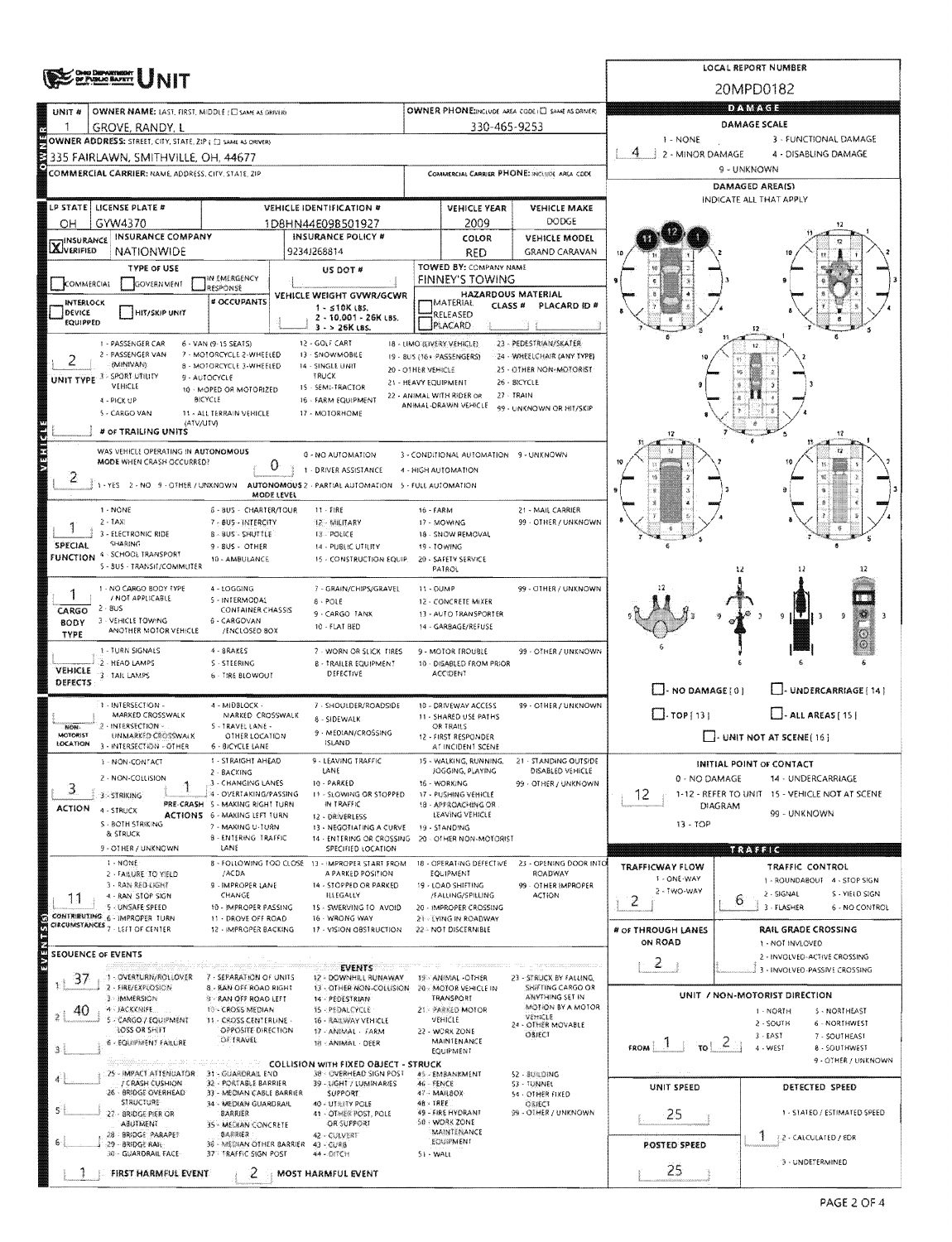|                                                     | <b>EXENE MOTORIST / NON-MOTORIST</b>                                     |  |                                                                                |         |                                                         |                        |                                                |               | LOCAL REPORT NUMBER<br>20MPD0182                                       |               |                                               |                                  |                                                                                |               |                                      |                                               |                            |  |
|-----------------------------------------------------|--------------------------------------------------------------------------|--|--------------------------------------------------------------------------------|---------|---------------------------------------------------------|------------------------|------------------------------------------------|---------------|------------------------------------------------------------------------|---------------|-----------------------------------------------|----------------------------------|--------------------------------------------------------------------------------|---------------|--------------------------------------|-----------------------------------------------|----------------------------|--|
| UNIT #                                              | NAME: LAST, FIRST, MIDDLE                                                |  |                                                                                |         |                                                         |                        |                                                |               | DATE OF BIRTH<br><b>GENDER</b><br>AGE                                  |               |                                               |                                  |                                                                                |               |                                      |                                               |                            |  |
|                                                     | GROVE, RANDY, L                                                          |  |                                                                                |         |                                                         |                        |                                                |               | 06/10/1967                                                             |               |                                               |                                  |                                                                                | 52            | М                                    |                                               |                            |  |
|                                                     | <b>ADDRESS: STREET, CITY, STATE, ZIP</b>                                 |  |                                                                                |         |                                                         |                        |                                                |               | CONTACT PHONE - INCLUDE AREA CODE                                      |               |                                               |                                  |                                                                                |               |                                      |                                               |                            |  |
|                                                     |                                                                          |  | 335 FAIRLAWN, SMITHVILLE, OH, 44677                                            |         |                                                         |                        |                                                |               |                                                                        |               | 330-465-9253                                  |                                  |                                                                                |               |                                      |                                               |                            |  |
|                                                     | INJURIES IINJURED<br><b>EMS AGENCY (NAME)</b><br>TAKEN<br>HOLMES FIRE #1 |  |                                                                                |         |                                                         |                        | INJURED TAKEN TO, MEDICAL FACILITY (NAME CITY) |               | <b>SAFETY EQUIPMENT</b><br>luseo                                       |               | SEATING<br>1DOT-Compuant<br>POSITION          |                                  |                                                                                |               | AIR BAG USAGE                        | <b>EJECTION</b>                               | TRAPPED                    |  |
| 3                                                   | BΥ<br>$, 2$ .                                                            |  |                                                                                |         |                                                         |                        | JOEL POMORENE HOSPITAL                         |               | 1                                                                      | MC HELMET     |                                               |                                  | 1                                                                              |               | 2<br>-1                              |                                               | 1.                         |  |
| <b>MOTORIST/NON-MOTOR</b>                           |                                                                          |  | OL STATE OPPERATOR LICENSE NUMBER                                              |         |                                                         | <b>OFFENSE CHARGED</b> |                                                | LOCAL<br>CODE | OFFENSE DESCRIPTION                                                    |               |                                               |                                  |                                                                                |               | <b>CITATION NUMBER</b>               |                                               |                            |  |
| OН<br>OL CLASS                                      | RN534315<br><b>ENDORSEMENT</b>                                           |  |                                                                                |         | 331.34A                                                 |                        | ALCOHOL / DRUG SUSPECTED                       | ⊠             | <b>FAILURE TO CONTROL</b><br>CONDITION                                 |               | 1160, 10011711                                |                                  |                                                                                |               | 50W6LEH<br><b>DRUG TEST(S)</b>       |                                               |                            |  |
|                                                     |                                                                          |  | <b>RESTRICTION SELECT UP TO 3</b>                                              |         | DRIVER<br>DISTRACTED                                    | <b>ALCOHOL</b>         | MARIJUANA                                      |               |                                                                        | STATUS        | TYPE                                          |                                  | VALUE                                                                          | STATUS        | TYPE                                 |                                               | RESULTS SELECT UP TO 4     |  |
| 4                                                   | М                                                                        |  |                                                                                | $18Y_1$ |                                                         |                        | OTHER DRUG                                     |               | -1                                                                     | 1             | 1                                             |                                  |                                                                                | 1             | -1                                   |                                               |                            |  |
| UNIT #                                              |                                                                          |  | NAME LAST, FIRST, MIDDLE                                                       |         |                                                         |                        |                                                |               |                                                                        |               |                                               |                                  | DATE OF BIRTH                                                                  |               |                                      | AGE                                           | GENDER                     |  |
|                                                     | <b>ADDRESS: STREET, CITY, STATE, ZIP</b>                                 |  |                                                                                |         |                                                         |                        |                                                |               |                                                                        |               |                                               |                                  | CONTACT PHONE - INCLUDE AREA CODE                                              |               |                                      |                                               |                            |  |
| <b>GREGIC</b>                                       |                                                                          |  |                                                                                |         |                                                         |                        |                                                |               |                                                                        |               |                                               |                                  |                                                                                |               |                                      |                                               |                            |  |
|                                                     | INJURIES IINJURED                                                        |  | <b>EMS AGENCY (NAME)</b>                                                       |         |                                                         |                        | NIURED TAKEN TO: MEDICAL FACIUTY (NAME CITY)   |               | <b>SAFETY EQUIPMENT</b><br>USED                                        |               | DOT-COMPUANT                                  |                                  | SEATING<br>POSITION                                                            |               | TRAPPED<br>AIR BAG USAGE<br>EICCTION |                                               |                            |  |
|                                                     | ΤΑΚΕΝ<br>B٧                                                              |  |                                                                                |         |                                                         |                        |                                                |               |                                                                        |               | MC HELMET                                     |                                  |                                                                                |               |                                      |                                               |                            |  |
|                                                     |                                                                          |  | OL STATE OPERATOR LICENSE NUMBER                                               |         |                                                         | OFFENSE CHARGED        |                                                | LOCAL<br>CODE | OFFENSE DESCRIPTION                                                    |               |                                               |                                  |                                                                                |               | <b>CITATION NUMBER</b>               |                                               |                            |  |
| Mondasia                                            |                                                                          |  |                                                                                |         |                                                         |                        |                                                |               |                                                                        |               |                                               |                                  |                                                                                |               |                                      |                                               |                            |  |
| OL CLASS                                            | ENDORSEMENT                                                              |  | <b>RESTRICTION</b> SELECT UP TO 3                                              |         | <b>DRIVER</b><br>DISTRACTED                             | <b>ALCOHOL</b>         | ALCOHOL / DRUG SUSPECTED<br>MARIJUANA          |               | CONDITION                                                              | STATUS        | <b>ALCOHOL TEST</b><br><b>TYPE</b>            |                                  | VALUE                                                                          | <b>STATUS</b> | <b>TYPE</b>                          | <b>DRUG TEST(S)</b><br>RESULTS SELECT UP TO 4 |                            |  |
|                                                     |                                                                          |  |                                                                                | 8Y      |                                                         |                        | OTHER DRUG                                     |               |                                                                        |               |                                               |                                  |                                                                                |               |                                      |                                               |                            |  |
| UNIT #                                              |                                                                          |  | NAME: LAST, FIRST, MIDDLE                                                      |         |                                                         |                        |                                                |               |                                                                        |               |                                               |                                  | DATE OF BIRTH                                                                  |               |                                      | AGE                                           | <b>GENDER</b>              |  |
|                                                     |                                                                          |  |                                                                                |         |                                                         |                        |                                                |               |                                                                        |               |                                               |                                  |                                                                                |               |                                      |                                               |                            |  |
|                                                     | <b>ADDRESS: STREET, CITY, STATE, ZIP</b>                                 |  |                                                                                |         |                                                         |                        |                                                |               |                                                                        |               |                                               |                                  | <b>CONTACT PHONE - INCLUDE AREA CODE</b>                                       |               |                                      |                                               |                            |  |
|                                                     |                                                                          |  |                                                                                |         |                                                         |                        |                                                |               | SAFETY EQUIPMENT                                                       |               |                                               |                                  | <b>SEATING</b>                                                                 |               |                                      | AIR BAG USAGE EJECTION                        | TRAPPED                    |  |
|                                                     | <b>INJURIES IINJURED</b><br><b>EMS AGENCY (NAME)</b><br>TAKEN<br>B٧      |  |                                                                                |         | INJURED TAKEN TO: MEDICAL FACILITY (NAME, CITY)<br>USED |                        |                                                |               |                                                                        |               | <b>DOT-COMPUANT</b><br>POSITION<br>IMC HELMET |                                  |                                                                                |               |                                      |                                               |                            |  |
|                                                     | OL STATE OPERATOR LICENSE NUMBER                                         |  |                                                                                |         | LOCAL<br>OFFENSE CHARGED<br>OFFENSE DESCRIPTION         |                        |                                                |               |                                                                        |               | <b>CITATION NUMBER</b>                        |                                  |                                                                                |               |                                      |                                               |                            |  |
| <b>Statisfakonskoran</b>                            |                                                                          |  |                                                                                |         |                                                         |                        |                                                | CODE          |                                                                        |               |                                               |                                  |                                                                                |               |                                      |                                               |                            |  |
| OL CLASS                                            | <b>ENDORSEMENT</b>                                                       |  | <b>RESTRICTION SELECT UP TO 3</b>                                              |         | DRIVER                                                  |                        | ALCOHOL / DRUG SUSPECTED                       |               | CONDITION                                                              |               | (1000)(0)                                     |                                  |                                                                                |               |                                      | <b>DRUGHASI(S)</b>                            |                            |  |
|                                                     |                                                                          |  |                                                                                | BY      | DISTRACTED                                              | <b>ALCOHOL</b>         | MARIJUANA<br>OTHER DRUG                        |               |                                                                        | <b>STATUS</b> | <b>TYPE</b>                                   |                                  | VALUE                                                                          | STATUS        | <b>TYPE</b>                          |                                               | RESULTS SELECT UP TO 4     |  |
|                                                     | <b>INJURISS</b>                                                          |  | SEATING POSITION                                                               |         | <b>AIR BAG</b>                                          |                        | 8<br><b>GREEKS</b>                             |               | OL RESTRICTION(S)   DRIVER DISTRACTION                                 |               |                                               |                                  |                                                                                |               |                                      | <b>TEST STATUS</b>                            |                            |  |
| $1 - FATAI$                                         |                                                                          |  | 1 - FRONT - LEFT SIDE                                                          |         | 1 - NOT DEPLOYED<br>2 - DEPLOYED FRONT                  |                        | 1 - CLASS A                                    |               | 1 - ALCOHOL INTERLOCK                                                  |               |                                               |                                  | 1 - NOT DISTRACTED                                                             |               | 1 - NONE GIVEN                       |                                               |                            |  |
| 2 - SUSPECTED SERIOUS<br>NJURY                      |                                                                          |  | (MOTORCYCLE DRIVER)<br>2 - FRONT - MIDDLE<br>3 - FRONT - RIGHT S.DE            |         | 3 - DEPLOYED SIDE<br>4 - DEPLOYED BOTH                  |                        | $2 - ClassB$                                   |               | DEVICE<br>2 - CDL INTRASTATE ONLY                                      |               |                                               | <b>ELECTRONIC</b>                | 2 - MANUALLY OPERATING AN<br>COMMUNICATION DEVICE                              |               | J - TEST GIVEN.                      | 2 TEST REFUSED                                |                            |  |
| 3 - SUSPECTED MINOR<br><b>INJURY</b>                |                                                                          |  | 4 - SECOND - LEFT SIDE<br>(MOTORCYCLE PASSENGER)                               |         | <b>FRONT/SIDE</b><br>S - NOT APPLICABLE                 |                        | $3 - CLASSC$<br>4 - REGULAR CLASS              |               | 3 - CORRECTIVE LENSES.<br>4 - FARM WAIVER<br>5 - EXCEPT CLASS A BUS    |               |                                               | <b>CHALLANGY</b>                 | (TEXTING, TYPING,                                                              |               | 4 - TEST GIVEN,                      | / UNUSABLE                                    | CONTAMINATED SAMPLE        |  |
| 4 - POSSIBLE INJURY<br>5 - NO APPARENT INJURY       |                                                                          |  | 5 - SECOND - MIDDLE<br>6 - SECONO - RIGHT SIDE                                 |         | 9 - DEPLOYMENT UNKNOWN                                  |                        | $(OHIO = DI$<br>5 - M/C MOPED ONLY             |               | <b>6 - EXCEPT CLASS A</b><br>& CLASS B BUS                             |               |                                               |                                  | 3 - TALKING ON HANDS-FREE<br>COMMUNICATION DEVICE                              |               | <b>S-TEST GIVEN.</b>                 | RESULTS KNOWN                                 |                            |  |
| <b>INJURIES TAKEN BY</b>                            |                                                                          |  | 7 - THIRD - LEFT SIDE<br>(MOTORCYCLE SIDE CAR)                                 |         | EJECTION                                                |                        | 6 - NO VALID OL                                |               | 7 - EXCEPT TRACTOR-TRAILER<br>8 - INTERMEDIATE LICENSE                 |               |                                               |                                  | 4 - TALKING ON HAND-HELD<br>COMMUNICATION DEVICE<br>5 - OTHER ACTIVITY WITH AN |               |                                      | RESULTS UNKNOWN                               |                            |  |
| 1 - NOT TRANSPORTED                                 |                                                                          |  | 8 - THIRD - MIDDLE<br>9 - THIRD - RIGHT SIDE                                   |         | 1 - NOT EJECTED<br>2 - PARTIALLY EJECTED                |                        | <b>OL ENDORSEMENT</b>                          |               | <b>RESTRICTIONS</b><br>LEARNER'S PERMIT<br>RESTRICTIONS                |               |                                               | 6 - PASSENGER                    | ELECTRONIC DEVICE                                                              |               | 1 - NONE                             |                                               | <b>ALCOHOL TEST TYPE</b>   |  |
| <b>TREATED AT SCENE</b><br>$2 - EMS$                |                                                                          |  | 10 - SLEEPER SECTION<br>OF TRUCK CAB                                           |         | 3 - TOTALLY EJECTED<br>4 - NOT APPLICABLE               |                        | H-HAZMAT                                       |               | 10 - LIMITED TO DAYLIGHT<br>ONLY                                       |               |                                               |                                  | 7 - OTHER DISTRACTION<br>INSIDE THE VEHICLE                                    |               | 2 - BLCOD<br>3 - URINE               |                                               |                            |  |
| 3 - POLICE                                          |                                                                          |  | 11 - PASSENGER IN<br>OTHER ENCLOSED CARGO                                      |         | ТКАРРЕД<br>1 - NOT TRAPPED                              |                        | M - MOTORCYCLE<br>P - PASSENGER                |               | 11 - LIMITED TO EMPLOYMENT<br>12 - LIMITED - OTHER                     |               |                                               |                                  | <b>8 - OTHER DISTRACTION</b><br>OUTSIDE THE VEHICLE                            |               | 4 - BREATH<br><b>S-OTHER</b>         |                                               |                            |  |
| 9 - OTHER / UNKNOWN                                 |                                                                          |  | AREA (NON-TRAILING UNIT)<br><b>BUS, PICK-UP WITH CAP)</b><br>12 - PASSENGER IN |         | 2 - EXTRICATED BY<br><b>MECHANICAL MEANS</b>            |                        | N-TANKER                                       |               | 13 - MECHANICAL DEVICES<br><b>(SPECIAL BRAKES, HAND</b>                |               |                                               |                                  | 9 - OTHER / UNKNOWN<br><b>CONDITION</b>                                        |               | 1 - NONE                             |                                               | <b>DRUG TESMAYPE</b>       |  |
| <b>SAFETY EQUIPMENT</b><br>1 - NONE USED            |                                                                          |  | UNENCLOSED CARGO AREA 3 - FREED BY<br>13 - TRAILING UNIT                       |         | NON-MECHANICAL MEANS                                    |                        | Q-MOTOR SCOOTER<br>R - THREE WHEEL             |               | CONTROLS, OR OTHER<br>ADAPTIVE DEVICES)<br>14 - MILITARY VEHICLES ONLY |               |                                               |                                  | 1 - APPARENTLY NORMAL<br>2 - PHYSICAL IMPAIRMENT                               |               | $2 - BLOGO$<br>3 - URINE             |                                               |                            |  |
| 2 - SHOULDER BELT ONLY<br><b>USED</b>               |                                                                          |  | 14 - RIDING ON VEHICLE<br><b>EXTERIOR</b>                                      |         |                                                         |                        | MOTORCYCLE<br>S - SCHOOL BUS                   |               | <b>15 - MOTOR VEHICLES</b><br>WITHOUT AIR BRAKES                       |               |                                               |                                  | 3 - EMOTIONAL (E.G.)<br>DEPRESSED, ANGRY,                                      |               | 4 - OTHER                            |                                               |                            |  |
| 3 - LAP BELT ONLY USED<br>4 - SHOULDER & LAP BELT   |                                                                          |  | INGN-TRAILING UNIT)<br>15 - NON-MOTORIST                                       |         |                                                         |                        | T - DOUBLE & TRIPLE<br>TRAILERS                |               | 16 - OUTSIDE MIRROR<br>17 - PROSTHETIC AID                             |               |                                               | <b>DISTURBED)</b><br>4 - ILLNESS |                                                                                |               |                                      | <b>1 - AMPHETAMINES</b>                       | <b>DRUG TEST RESULT(S)</b> |  |
| <b>USED</b><br>S - CHILD RESTRAINT SYSTEM           |                                                                          |  | 39 - OTHER / UNKNOWN                                                           |         |                                                         |                        | X - TANKER / HAZMAT                            |               | 18 - OTHER                                                             |               |                                               | <b>FATIGUED, ETC.</b>            | S - FELL ASLEEP, FAINTED,                                                      |               |                                      | 2 - BARBITURATES<br>3 - BENZODIAZEPINES       |                            |  |
| FORWARD FACING<br>6 - CHILD RESTRAINT SYSTEM        |                                                                          |  |                                                                                |         |                                                         |                        | <b>GENDER</b>                                  |               |                                                                        |               |                                               |                                  | <b>6 - UNDER THE INFLUENCE OF</b><br>MEDICATIONS / DRUGS /                     |               | S - COCAINE                          | 4 - CANNABINOIDS                              |                            |  |
| <b>REAR FACING</b><br>7 - SOOSTER SEAT              |                                                                          |  |                                                                                |         |                                                         |                        | $f - FEMALE$<br>M - MALE                       |               |                                                                        |               |                                               | <b>ALCOHOL</b>                   | 9 - OTHER / UNKNOWN                                                            |               | $7 - $ OTHER                         | 6 - OPIATES / OPIOIDS                         |                            |  |
| <b>8 - HELMET USED</b><br>9 - PROTECTIVE PADS USED  | (ELBOWS, KNEES, ETC)                                                     |  |                                                                                |         |                                                         |                        | U - OTHER / UNKNOWN                            |               |                                                                        |               |                                               |                                  |                                                                                |               |                                      | <b>8 - NEGATIVE RESULTS</b>                   |                            |  |
| 10 - REFLECTIVE CLOTHING<br>11-ISHTING - PEDESTRIAN |                                                                          |  |                                                                                |         |                                                         |                        |                                                |               |                                                                        |               |                                               |                                  |                                                                                |               |                                      |                                               |                            |  |
| / BICYCLE ONLY<br>199 - OTHER / UNKNOWN             |                                                                          |  |                                                                                |         |                                                         |                        |                                                |               |                                                                        |               |                                               |                                  |                                                                                |               |                                      |                                               |                            |  |